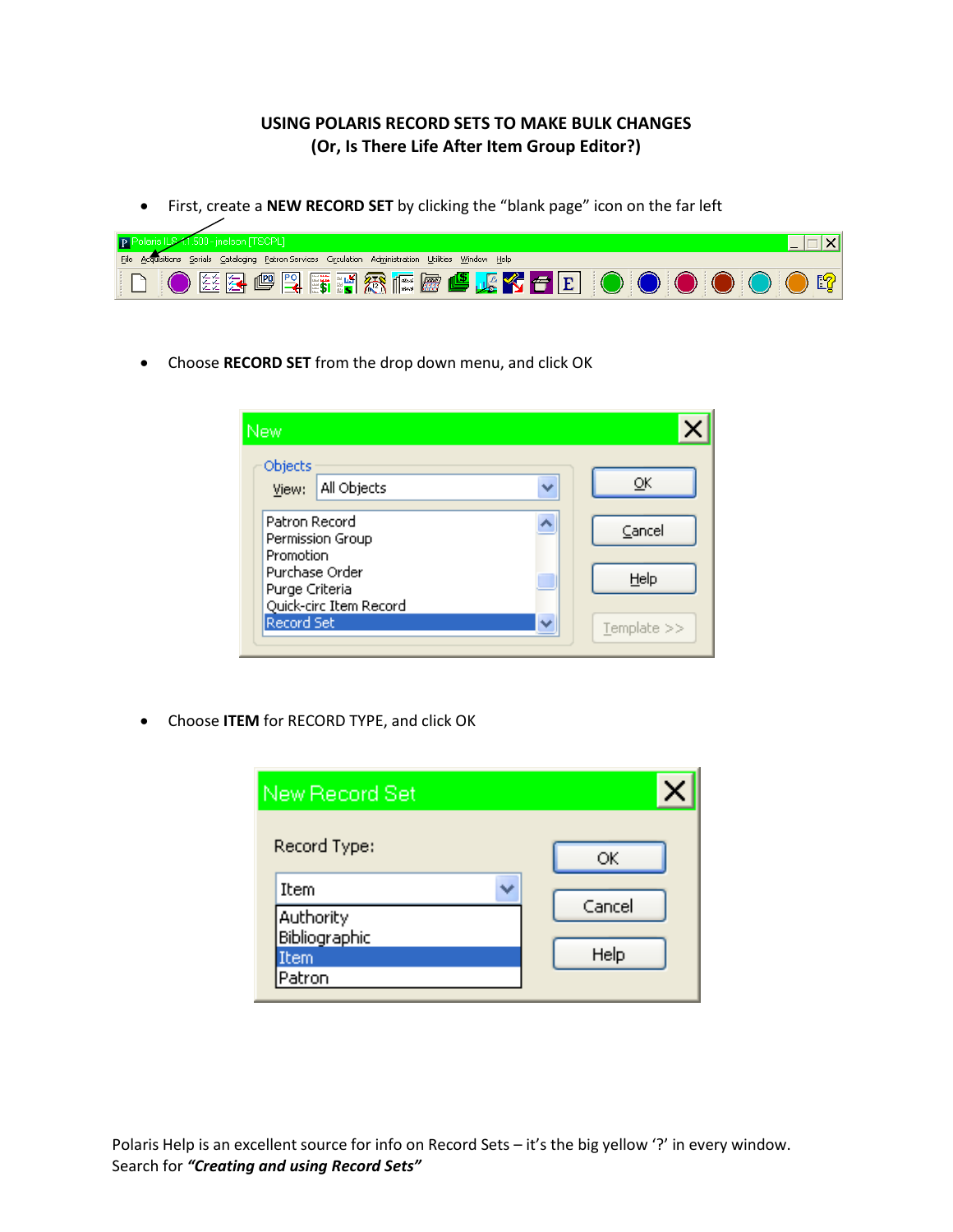Now, on ITEM RECORD SET, you must **NAME** your RECORD SET, scan in barcodes using the "**ADD BY SCANNING**" icon, and **SAVE** your list. Once your RECORD SET is saved, the "**BULK CHANGE**" icon (this looks like 2 traffic lights to me!) will be highlighted.

|            | File Edit View Tools Help | Record Set 256 - Polaris                                                                    |                               |                  |                               |        |                                     |                         |                                                                      |                                                      |          | $ \Box$ $\times$                         |
|------------|---------------------------|---------------------------------------------------------------------------------------------|-------------------------------|------------------|-------------------------------|--------|-------------------------------------|-------------------------|----------------------------------------------------------------------|------------------------------------------------------|----------|------------------------------------------|
|            |                           | D S 日 号 - X 自 看 喝 略                                                                         |                               |                  |                               |        |                                     |                         |                                                                      |                                                      |          |                                          |
|            | Name:<br>Note:            | The Play's the Thing Display                                                                |                               |                  |                               | Owner: |                                     |                         | Topeka and Shawnee Co Public Library (br)                            | $\checkmark$<br>Record type:<br>Number of records: 4 | Item     |                                          |
| Record Set | Title                     |                                                                                             | Assign                        | Colle            | Mate                          | Shel   | Call<br>$\mathsf{V}$                | Sta                     | Barcode                                                              | Q⋓ -   ゴ タ・11 및<br>Last Activity                     |          | R Contr                                  |
| Item<br>團  | Four plays                | In the next room, or, Topeka<br>The miracle worker :  Topeka  Nonfic<br>A raisin in the sun | Topeka<br>Topeka  Nonfic Book | Nonfic<br>Nonfic | <b>Book</b><br>Book<br>Non-ci |        | 812.54<br>812.6<br>812.54<br>812.54 | In.<br>In.<br>In<br>In. | 33247016685511<br>33247024828160<br>33247007896549<br>33247010911525 | 9/13/2010<br>3/18/2011<br>9/11/2011                  | Fi<br>Fi | Fi 137400<br>376721<br>60570<br>Fi 75894 |
|            |                           | The record set was saved successfully.                                                      |                               |                  |                               |        |                                     |                         |                                                                      | 4 of 4 record(s) retrieved                           |          |                                          |

 After selecting the items (highlight or Edit: Select ALL) and clicking on **BULK CHANGE**, you can now choose to change items to Display using **SHELF LOCATION** under the LOCATION TAB, or you can choose the CIRCULATION TAB and change things to Mending, etc., using **CIRCULATION STATUS**. After choosing your location or status, click "OK", then "CONTINUE"

| Location |                      | Circulation   Call Number | Notes/Blocks   Misc   | Report/Record Set |
|----------|----------------------|---------------------------|-----------------------|-------------------|
|          |                      |                           |                       |                   |
|          |                      |                           |                       |                   |
| Owner:   |                      |                           |                       | $\checkmark$      |
|          |                      |                           |                       |                   |
|          | Assigned branch:     |                           |                       | $\vee$            |
|          | Assigned collection: |                           |                       | $\vee$            |
|          |                      |                           |                       |                   |
| 罓        | Shelf location:      |                           | Display Area - Atrium | Y                 |
|          |                      |                           |                       |                   |
|          | Home branch:         |                           |                       | $\checkmark$      |
|          |                      |                           |                       |                   |
|          | Temporary location:  |                           |                       |                   |
|          |                      |                           |                       |                   |
|          |                      |                           |                       |                   |
|          |                      |                           |                       |                   |
|          |                      |                           |                       |                   |
|          |                      |                           |                       |                   |
|          |                      |                           |                       |                   |
|          |                      |                           |                       |                   |
|          |                      |                           |                       |                   |
|          |                      |                           |                       |                   |

Polaris Help is an excellent source for info on Record Sets – it's the big yellow '?' in every window. Search for *"Creating and using Record Sets"*